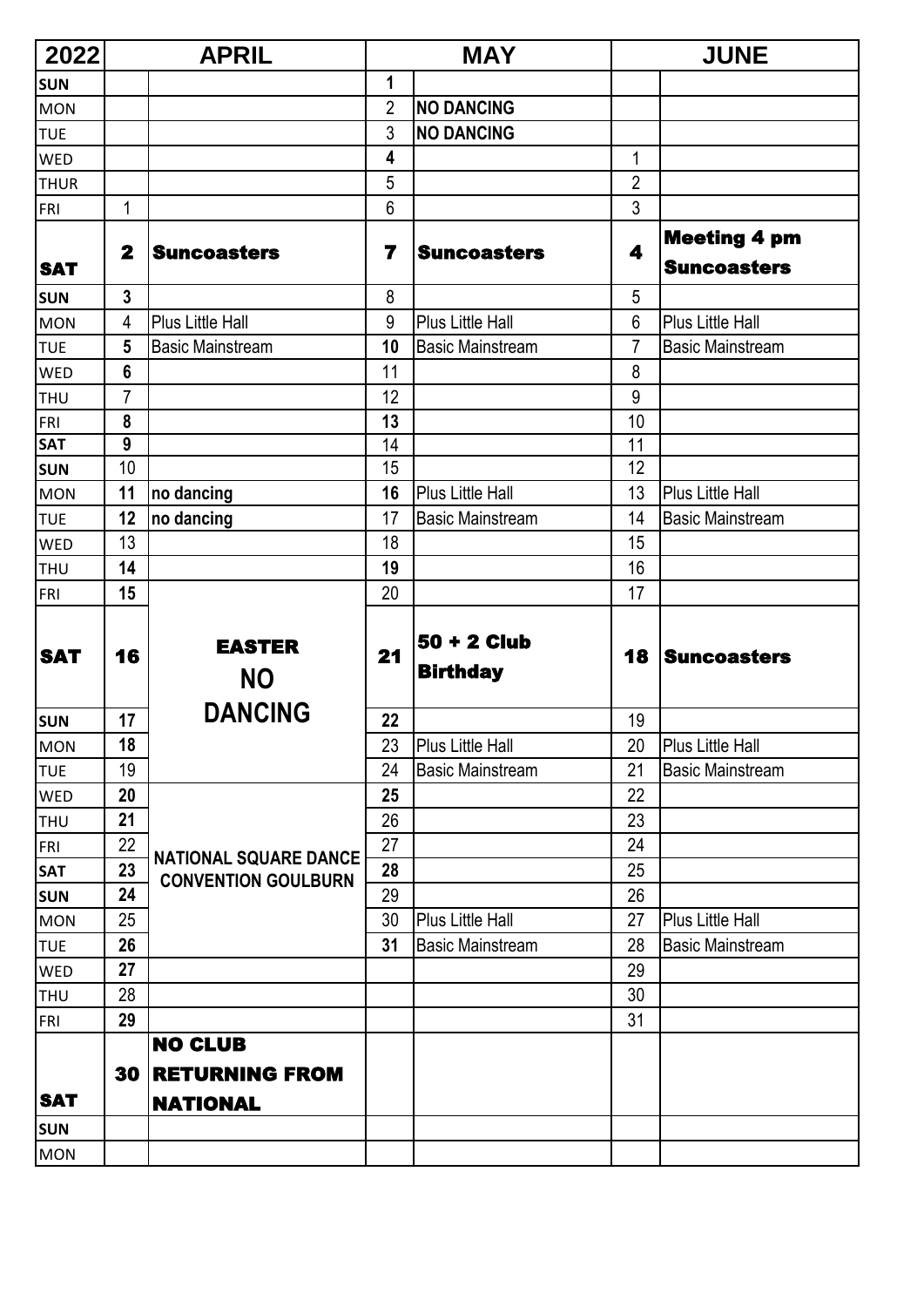| 2022        |                | <b>JULY</b>                           |                | <b>AUGUST</b>                                        |                | <b>SEPTEMBER</b>        |
|-------------|----------------|---------------------------------------|----------------|------------------------------------------------------|----------------|-------------------------|
| <b>SUN</b>  |                |                                       |                |                                                      |                |                         |
| <b>MON</b>  |                |                                       | 1              | <b>Plus Little Hall</b>                              |                |                         |
| <b>TUE</b>  |                |                                       | 2              | <b>Basic Mainstream</b>                              |                |                         |
| <b>WED</b>  |                |                                       | 3              |                                                      |                |                         |
| <b>THUR</b> |                |                                       | 4              |                                                      | 1              |                         |
| FRI         | 1              |                                       | 5              | <b>39TH STATE</b>                                    | $\overline{2}$ |                         |
| <b>SAT</b>  | $\mathbf{2}$   | <b>Suncoasters</b>                    | 6              | <b>CONVENTION AT OUR</b><br><b>HALL ORGANISED BY</b> | 3              | <b>Suncoasters</b>      |
| <b>SUN</b>  | $\mathbf{3}$   |                                       | $\overline{7}$ | <b>QCA</b>                                           | 4              |                         |
| <b>MON</b>  | 4              | <b>Plus Little Hall</b>               | 8              | <b>Plus Little Hall</b>                              | 5              | <b>NO DANCE</b>         |
| <b>TUE</b>  | 5              | <b>Basic Mainstream</b>               | 9              | <b>Basic Mainstream</b>                              | 6              | <b>NO DANCE</b>         |
| <b>WED</b>  | $6\phantom{1}$ |                                       | 10             |                                                      | $\overline{7}$ |                         |
| THU         | 7              |                                       | 11             |                                                      | 8              |                         |
| <b>FRI</b>  | 8              |                                       | 12             |                                                      | 9              |                         |
| <b>SAT</b>  | 9              |                                       | 13             |                                                      | 10             |                         |
| <b>SUN</b>  | 10             |                                       | 14             |                                                      | 11             |                         |
| <b>MON</b>  | 11             | <b>Plus Little Hall</b>               | 15             | <b>Plus Little Hall</b>                              | 12             | <b>NO DANCE</b>         |
| <b>TUE</b>  | 12             | <b>Basic Mainstream</b>               | 16             | <b>Basic Mainstream</b>                              | 13             | <b>NO DANCE</b>         |
| <b>WED</b>  | 13             |                                       | 17             |                                                      | 14             |                         |
| <b>THU</b>  | 14             |                                       | 18             |                                                      | 15             |                         |
| FRI         | 15             |                                       | 19             |                                                      | 16             |                         |
| <b>SAT</b>  | 16             | Suncoasters                           | 20             | <b>Meeting 4 pm</b><br><b>Suncoasters</b>            | 17             | <b>Suncoasters</b>      |
| <b>SUN</b>  | 17             |                                       | 21             |                                                      | 18             |                         |
| <b>MON</b>  | 18             | Plus Little Hall                      | 22             | Plus Little Hall                                     | 19             | Plus Little Hall        |
| <b>TUE</b>  | 19             | <b>Basic Mainstream</b>               | 23             | <b>Basic Mainstream</b>                              | 20             | <b>Basic Mainstream</b> |
| WED         | 20             |                                       | 24             |                                                      | 21             |                         |
| <b>THU</b>  | 21             |                                       | 25             |                                                      | 22             |                         |
| <b>FRI</b>  | 22             |                                       | 26             |                                                      | 23             |                         |
| <b>SAT</b>  | 23             |                                       | 27             |                                                      | 24             |                         |
| <b>SUN</b>  | 24             |                                       | 28             |                                                      | 25             |                         |
| <b>MON</b>  | 25             | <b>Plus Little Hall</b>               | 29             | Plus Little Hall                                     | 26             | <b>Plus Little Hall</b> |
| <b>TUE</b>  | 26             | <b>Basic Mainstream</b>               | 30             | <b>Basic Mainstream</b>                              | 27             | <b>Basic Mainstream</b> |
| WED         | 27             |                                       |                |                                                      | 28             |                         |
| <b>THU</b>  | 28             |                                       |                |                                                      | 29             |                         |
| FRI         | 29             |                                       |                |                                                      | 30             |                         |
| <b>SAT</b>  | 30             | <b>5th Saturday</b><br>"Pyjama Party" |                |                                                      |                |                         |
| <b>SUN</b>  | 31             |                                       |                |                                                      |                |                         |
| <b>MON</b>  |                |                                       |                |                                                      |                |                         |